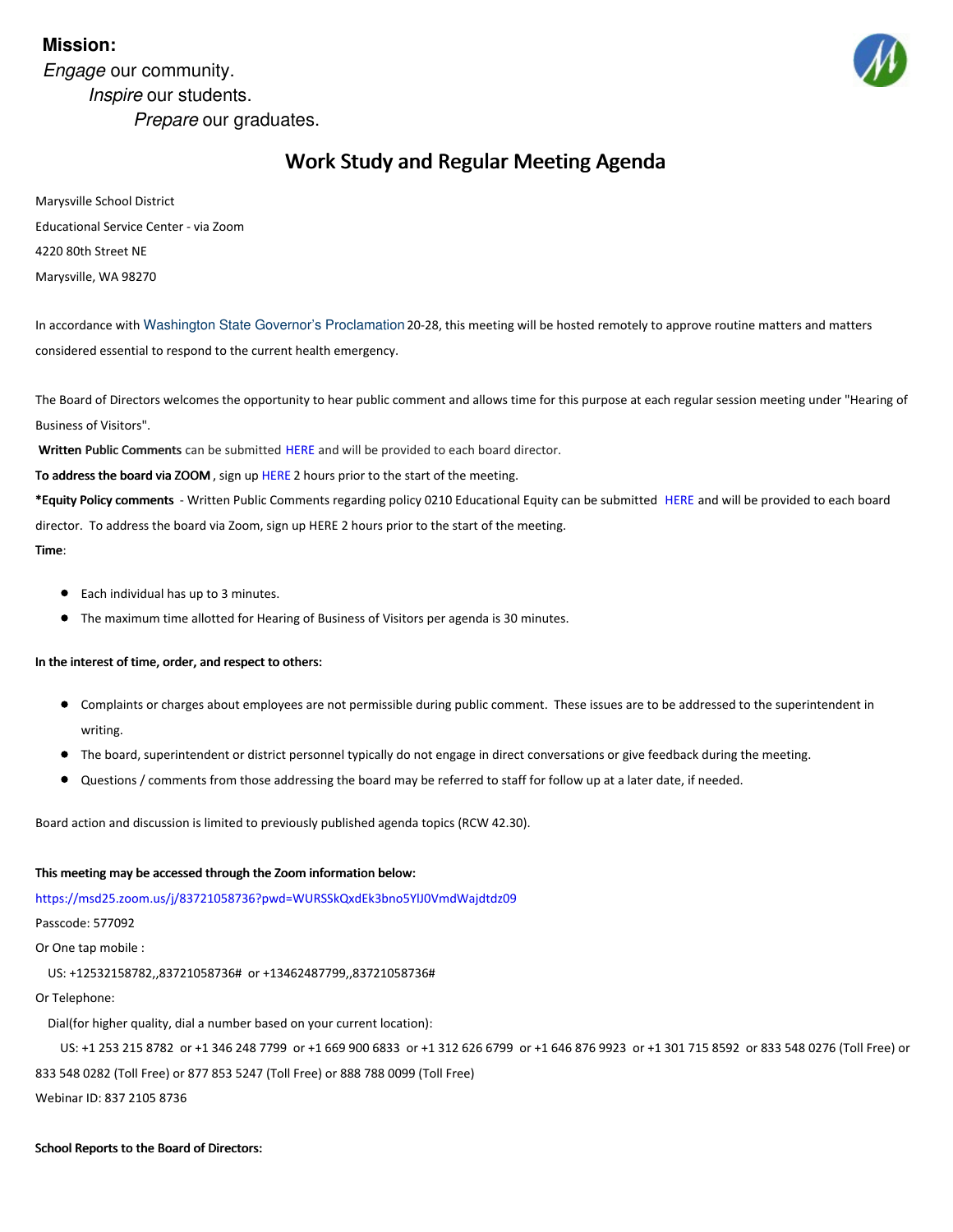<span id="page-1-0"></span>School reports are developed and shared electronically. Please note that the reports are a "live" document that may be edited up to presentation time.

### ACCESSIBILITY

The public is always invited to attend school board meetings. The Marysville School District does not discriminate on the basis of disability in admission or access to these public forums. If you should require any reasonable accommodation to enable you to attend and/or participate, please contact the Superintendent's Office at 360-965-0001. We request at least 48 hours advance notice for special accommodations.

#### 11/3/2021 05:00 PM

# A. Work Study Session - 5:00 PM, Board Room

# **District Reports: Engage. Inspire. Prepare.**

# Approval of the Agenda (Vote) and the second second second second second second second second second second second second second second second second second second second second second second second second second second se

Proposed motion: *I move to approve the agenda as presented.* 

### District Updates:

[Superintendent](https://docs.google.com/presentation/d/10DdtFszz8Ng-AnwCQuqp-lKHfYpU6W-QKifMo6qujX8/edit?usp=sharing) Goals - Dr. Chris Pearson, Interim Superintendent

### Board Calendar Discussion

# B. Call to Order - Regular Session Meeting, 6:00 pm, via Zoom

### C. Flag Salute

### D. Land Acknowledgement

We respectfully acknowledge that this meeting is being held on the traditional homelands to the Coast Salish Tribes, in particular the Tulalip, Snohomish, Stillaguamish, and Sauk-Suiattle Tribes. We see you, respect your right to sovereignty and are committed to being better listeners, learners, and in lifting indigenous voices to work together for our students and community.

# E. Approval of the Agenda

Proposed Motion: I move to approve the agenda as presented.

# F. Superintendent's Report

# G. Hearing of Business of Visitors

Hearing of Business of Visitors

# H. Communications / Reports

#### Staff, Student, and Community Recognition\*

- [Soroptimist](https://docs.google.com/presentation/d/12RTS-ha6MOYlSY7AXWiQaa6AWRVf-PD7WQlmVIaXVdg/edit?usp=sharing) and Kiwanis Students of the Month presented by Chris Pearson, Interim Superintendent October - Emma French and Josiah Frank, MPHS
- Staff, Student or Board Reports\* (Reports may be presentation-style or written and provided as a supplement to the agenda).
	- Mascot Update presented by JMarie Riche and Mary Fertakis, Consultants
	- COVID Personnel Update presented by Tracy Souza, Director of Student and Staff Safety.and Security
	- CTE [Program](https://docs.google.com/presentation/d/1f87g_9796_-VAY3VNbKWtP-NQqsatCipNzoyOIC4cbk/edit?usp=sharing) Update presented by Ryan Beatty, CTE Director and Anne Carnell, RAP Program Director

# I. Approval of Minutes

Proposed motion: I move to approve the work study and regular session minutes of October 20, 2021 and the work study minutes of October 25, 2021 and October 27, 2021 as presented.

Minutes [2021\\_10\\_20.pdf](https://app.eduportal.com/documents/view/813234) Minutes [2021\\_10\\_25.pdf](https://app.eduportal.com/documents/view/813235) Minutes [2021\\_10\\_27.pdf](https://app.eduportal.com/documents/view/813236) (Work Session)

(Vote)

(Information)

(Information)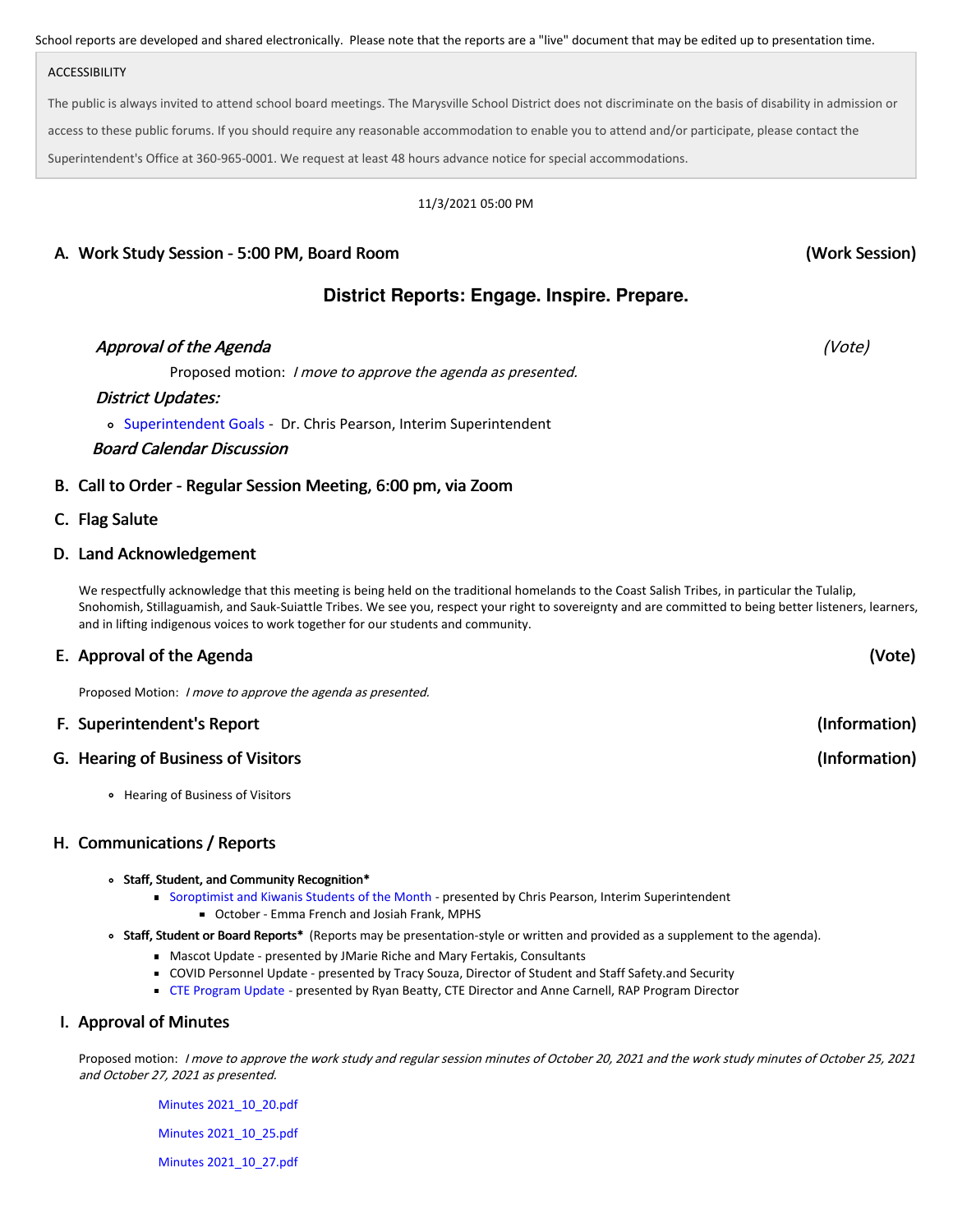# J. Consent Agenda

Proposed Motion: I move to approve the consent agenda as presented.

2021\_11\_3 AP [Vouchers.pdf](https://app.eduportal.com/documents/view/812808)

Personnel Report [2021\\_11\\_03.pdf](https://app.eduportal.com/documents/view/812946)

Personnel Report Non-Disc Term [2021\\_11\\_03.pdf](https://app.eduportal.com/documents/view/812945)

October 2021 Payroll [Warrant.pdf](https://app.eduportal.com/documents/view/812805)

Travel Request [2021\\_11\\_03.pdf](https://app.eduportal.com/documents/view/812807)

[2021\\_11\\_3](https://app.eduportal.com/documents/view/812806) Gifts to the District.pdf

# K. Board Action

#### 1. Approval of Superintendent's Goals

Presenter: Dr. Chris Pearson, Interim Superintendent

Proposed motion: I move to approve the Superintendent's goals as presented. [Superintendent's](https://docs.google.com/presentation/d/10DdtFszz8Ng-AnwCQuqp-lKHfYpU6W-QKifMo6qujX8/edit?usp=sharing) Goals

#### 2. Approval of Superintendent Search Firm

Presenter: Dr. Chris Pearson, Interim Superintendent

Proposed motion: I move to hire GR Recruiting to assist the Marysville School District Board of Directors in the search, recruitment, and hire process for <sup>a</sup> new school district Superintendent, hire date effective July 1, 2021.

SIT Report - Board Approval of Search [Firm.docx.pdf](https://app.eduportal.com/documents/view/813053)

#### 3. Policy for First Reading

Presenter: Dr. Chris Pearson, Interim Superintendent

The following policies are submitted for first reading . The proposed changes are recommended by the Washington State School Directors Association (WSSDA) Policy and Legal department. The revisions to the attached policies are primarily "housekeeping" changes to update policy language in accordance with new state law or make corrections where needed.

#### i. Policy 3205 - Sexual Harassment of Students Prohibited

Proposed motion: Due to the importance of this Policy and the accompanying Procedure in the safety and well-being of students and staff, I move to waive First reading and move Policy 3205 to Second reading and Adoption.

3205 SEXUAL HARASSMENT OF STUDENTS [PROHIBITED\\_edits.pdf](https://app.eduportal.com/documents/view/812845)

3205 SEXUAL HARASSMENT OF STUDENTS [PROHIBITED.pdf](https://app.eduportal.com/documents/view/812951)

3205P SEXUAL HARASSMENT OF STUDENTS PROHIBITED [PROCEDURE.pdf](https://app.eduportal.com/documents/view/812949)

#### ii. Policy 1251 - Tribal Ambassador on Governing Boards

Proposed motion: Due to the importance of this Policy, <sup>I</sup> move to waive First reading and move Policy 1251 to Second reading and Adoption.

1251 TRIBAL [AMBASSADOR](https://app.eduportal.com/documents/view/812847) ON GOVERNING BOARDS.pdf

#### iii. Policy for First Reading - Multiple

Proposed motion: <sup>I</sup> move to approve policies 1815, 1822, 6225, and <sup>6968</sup> for first reading.

1815 ETHICAL CONDUCT FOR SCHOOL [DIRECTORS.pdf](https://app.eduportal.com/documents/view/812841)

1822 TRAINING AND DEVELOPMENT FOR BOARD [MEMBERS\\_edits.pdf](https://app.eduportal.com/documents/view/812843)

1822 TRAINING AND [DEVELOPMENT](https://app.eduportal.com/documents/view/812840) FOR BOARD MEMBERS.pdf

6225 USE OF ELECTRONIC [SIGNATURE.pdf](https://app.eduportal.com/documents/view/812846)

(Action)